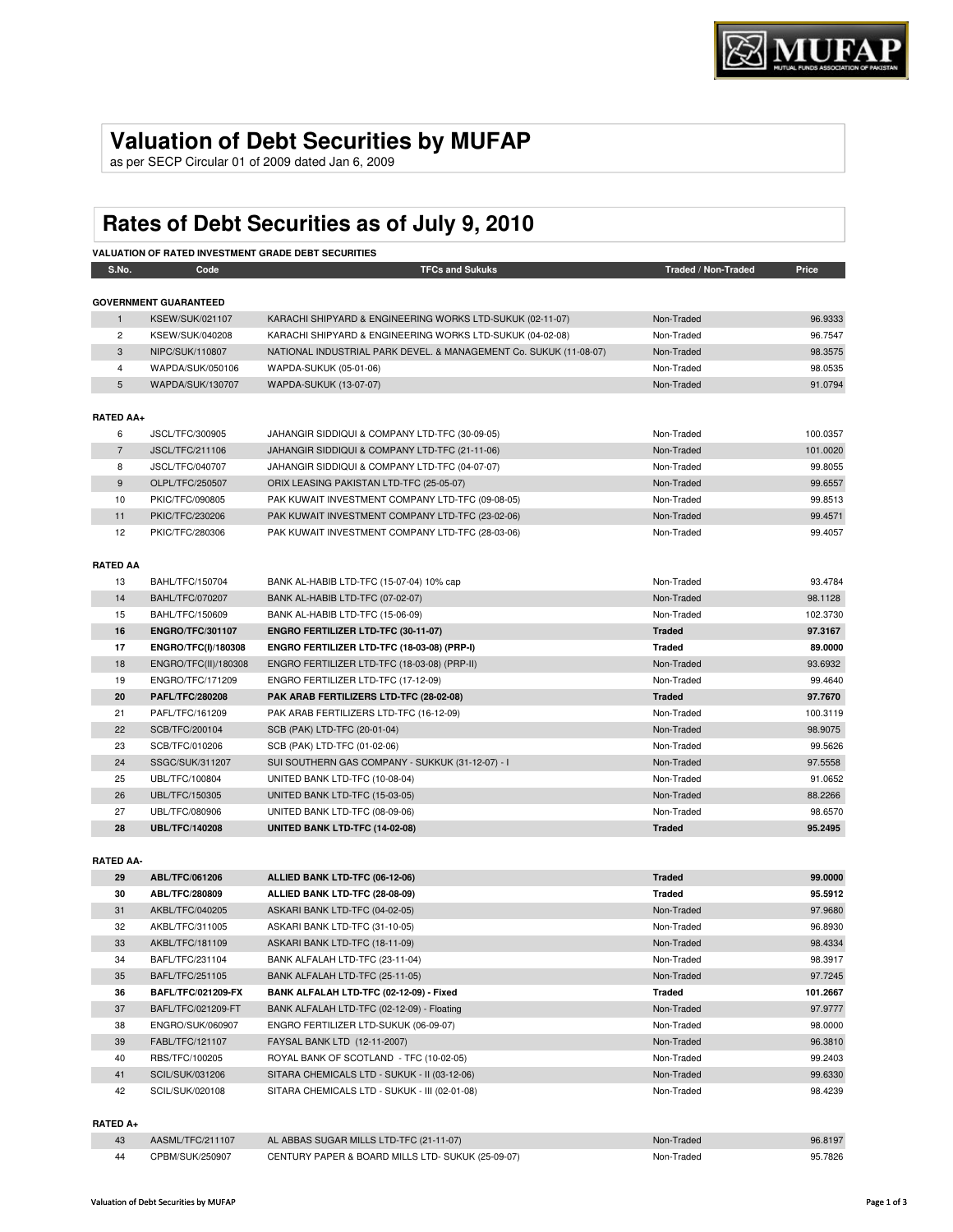

| 45 | EIBL/TFC/150307        | ESCORTS INVESTMENT BANK LTD-TFC (15-03-07)                          | Non-Traded    | 99.1542 |
|----|------------------------|---------------------------------------------------------------------|---------------|---------|
| 46 | FRSCL(A)/TFC/170107    | FINANCIAL REC'BLES SEC'ZATION CO. LTD-TFC CLASS "A"                 | Non-Traded    | 97.3943 |
| 47 | FRSCL(B)/TFC/170107    | FINANCIAL REC'BLES SEC'ZATION CO. LTD-TFC CLASS "B"                 | Non-Traded    | 97.3943 |
| 48 | HBFC/SUK/080508        | HOUSE BUILDING FINANCE CORPORATION LTD - SUKUK (08-05-08)           | Non-Traded    | 95.2953 |
| 49 | IGIBL/TFC/110706       | IGI INV. BANK LTD-TFC (FIRST INT'I INV. BANK LTD. - TFC) (11-07-06) | Non-Traded    | 99.3640 |
| 50 | KASBS/TFC/270607       | KASB SECURITIES LTD- TFC (27-06-07)                                 | Non-Traded    | 97.5468 |
| 51 | <b>NIB/TFC/050308</b>  | <b>NIB BANK LTD-TFC (05-03-08)</b>                                  | <b>Traded</b> | 95.9500 |
| 52 | PACE/TFC/150208        | PACE (PAKISTAN) LTD-TFC (15-02-08)                                  | Non-Traded    | 97.3433 |
| 53 | PMCL/TFC/310506        | PAKISTAN MOBILE COMMUNICATION LTD-TFC (31-05-06)                    | Non-Traded    | 98.6355 |
| 54 | PMCL/TFC/011007        | PAKISTAN MOBILE COMMUNICATION LTD-TFC (01-10-07)                    | Non-Traded    | 98.4692 |
| 55 | <b>PMCL/TFC/281008</b> | PAKISTAN MOBILE COMMUNICATION LTD-TFC (28-10-08)                    | <b>Traded</b> | 84.0000 |
| 56 | PEL/SUK/280907         | PEL-SUKUK (28-09-07)                                                | Non-Traded    | 98.0151 |
| 57 | PEL/SUK/300608         | PEL-SUKUK (30-06-08)                                                | Non-Traded    | 92.1678 |
| 58 | SNBL/TFC/050505        | SONERI BANK LTD-TFC (05-05-05)                                      | Non-Traded    | 96.2110 |
|    |                        |                                                                     |               |         |

#### **RATED A**

I

| 59 | AZLC/TFC/050907    | ALZAMIN LEASING CORPORATION LTD-TFC (05-09-07) | Non-Traded | 99.7054 |
|----|--------------------|------------------------------------------------|------------|---------|
| 60 | AZLM/TFC/120508    | AL-ZAMIN LEASING MODARABA LTD-TFC (12-05-08)   | Non-Traded | 96.8321 |
| 61 | AML/SUK/210108     | AMTEX LTD.-SUKUK (21-01-08)                    | Non-Traded | 94.4225 |
| 62 | EBL/SUK/080908     | EDEN BUILDERS LTD. - SUKUK (08-09-08)          | Non-Traded | 95.6350 |
| 63 | JDWS/SUK/190608    | JDW SUGAR MILLS LTD. SUKUK (19-06-08)          | Non-Traded | 93.6201 |
| 64 | JDWS/TFC/230608    | JDW SUGAR MILLS LTD. TFC (23-06-08)            | Non-Traded | 93.5838 |
| 65 | OPTI/TFC/101007    | OPTIMUS LTD - TFC (10-10-07)                   | Non-Traded | 96.1460 |
| 66 | OLPL/SUK/300607    | ORIX LEASING PAKISTAN LTD-SUKUK (30-06-07)     | Non-Traded | 96.6490 |
| 67 | OLPL/TFC/150108    | ORIX LEASING PAKISTAN LTD-TFC (15-01-08)       | Non-Traded | 95.7577 |
| 68 | TRAKKER/TFC/150907 | <b>TRAKKER (15-09-07) - PPTFC</b>              | Non-Traded | 99.1617 |
| 69 | WTL/TFC/281106     | WORLDCALL TELECOM LTD.TFC (28-11-06)           | Non-Traded | 98.2223 |
| 70 | WTL/TFC/071008     | WORLDCALL TELECOM LTD-TFC (07-10-08)           | Non-Traded | 95.0127 |

### **RATED A-**

| AVH/TFC/300409   | AVARI HOTELS-TFC (30-04-09)                | Non-Traded | 93.3268 |
|------------------|--------------------------------------------|------------|---------|
| KASHF/TFC/051107 | KASHAF FOUNDATION - TFC (05-11-07)         | Non-Traded | 99.8199 |
| SSML/SUK/270907  | SHAHMURAD SUGAR MILLS LTD-SUKUK (27-09-07) | Non-Traded | 95.2971 |

#### **RATED BBB+**

| 74 | BRRGM/TFC/070708 | BRR GUARDIAN MODARABA (07-07-08)          | Non-Traded | 87.4345 |
|----|------------------|-------------------------------------------|------------|---------|
| 75 | QTML/SUK/260908  | QUETTA TEXTILE MILLS LTD-SUKUK (26-09-08) | Non-Traded | 83.1175 |
| 76 | SEARL/TFC/090306 | SEARLE PAKISTAN LTD-TFC (09-03-06)        | Non-Traded | 97.6458 |
| 77 | SMEL/TFC/160708  | SME LEASING LTD-TFC (16-07-08)            | Non-Traded | 96.5975 |

#### **RATED BBB**

|                   | TELE/TFC/270505  | TELECARD LTD-TFC (27-05-05)              | Non-Traded | 90.0646 |  |
|-------------------|------------------|------------------------------------------|------------|---------|--|
| 78                | TRIBL/TFC/151105 | TRUST INVESTMENT BANK LTD-TFC (15-11-05) | Non-Traded | 98,5783 |  |
| 79                | TRIBL/TFC/040708 | TRUST INVESTMENT BANK LTD-TFC (04-07-08) | Non-Traded | 90.2510 |  |
|                   |                  |                                          |            |         |  |
| <b>RATED BBB-</b> |                  |                                          |            |         |  |

| 80 | PAFL/TFC/140108 | AGRITECH LTD-TFC (14-01-08)   | Traded<br>Non-i | 84.1364 |
|----|-----------------|-------------------------------|-----------------|---------|
| 81 | PAFL/SUK/060808 | AGRITECH LTD-SUKUK (06-08-08) | Non-Traded      | 1.461   |

#### **VALUATION OF RATED NON-INVESTMENT GRADE DEBT SECURITIES**

| S.No.          | Code             | <b>TFCs and Sukuks</b>                                  | Traded / Non-Traded | Price   |
|----------------|------------------|---------------------------------------------------------|---------------------|---------|
| $4 * *$        | FDIBL/TFC/110907 | FIRST DAWOOD INVESTMENT BANK LTD. TFC (11-09-07)        | Non-Traded          | 70.9689 |
| $\overline{2}$ | GLL/TFC/040708   | GRAYS LEASING LTD. - TFC (04-07-08)                     | Non-Traded          | 75,0000 |
| $3***$         | SPLC/TFC/130308  | SAUDI PAK LEASING COMPANY LTD-TFC (13-03-08)            | Non-Traded          | 72.7827 |
| 4              | SLCL/SUK/010607  | SECURITY LEASING CORPORATION LTD-SUKKUK (01-06-07) - I  | Non-Traded          | 75,0000 |
| 5              | SLCL/SUK/190907  | SECURITY LEASING CORPORATION LTD-SUKKUK (19-09-07) - II | Non-Traded          | 75,0000 |

#### **VALUATION OF NON-RATED INVESTMENT GRADE DEBT SECURITIES**

| S.No. | Code            | <b>TFCs and Sukuks</b>             | Traded / Non-Traded | Price   |
|-------|-----------------|------------------------------------|---------------------|---------|
|       | DAWH/SUK/180907 | DAWOOD HERCULES-SUKUK (18-09-07)   | Non-Traded          | 98.0720 |
|       | SEL/SUK/160707  | SITARA ENERGY LTD-SUKUK (16-07-07) | Non-Traded          | 98.3228 |